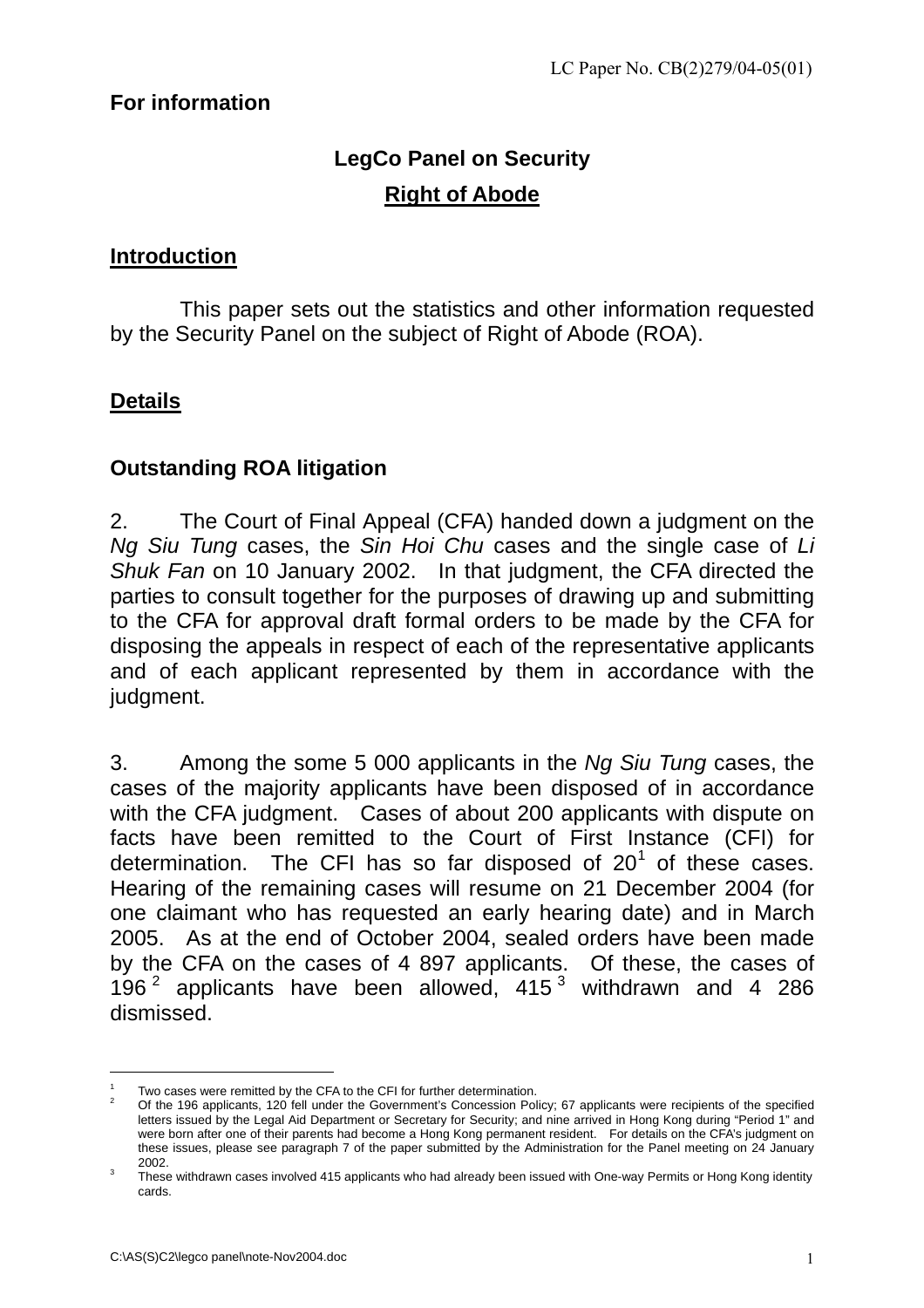4. The appeal of the 43 applicants in the *Sin Hoi Chu* cases have all been disposed of  $-2<sup>4</sup>$  $-2<sup>4</sup>$  $-2<sup>4</sup>$  have been allowed, 3 withdrawn and 38 dismissed. Li Shuk Fan's case has been allowed by the CFA.

5. Separately, as at the end of October 2004, about 9 400 ROA claimants had applied for leave to apply for judicial review against the Director of Immigration's decisions to remove them from Hong Kong. Leave applications of the majority of applicants have been refused by the CFI and about 7 612 applicants have subsequently filed appeals to the Court of Appeal. The Court of Appeal has disposed of the appeals of 7 596 applicants, of which 7 594 have been dismissed or withdrawn and 2 allowed. Hearing of 16 appeals has yet to be arranged.

# **ROA claimants in Hong Kong**

6. The HKSAR Government has been taking removal action, since 1 April 2002, against those ROA claimants with no right to remain in Hong Kong in accordance with the law. Up to end-October 2004, we have repatriated over 3 500 ROA claimants. Together with the 4 721 ROA claimants who departed voluntarily within the Grace Period between 11 January and 31 March 2002, a total of more than 8 200 ROA claimants have left Hong Kong. At present, we believe some 480 ROA claimants are still remaining here, including some 280 who have absconded from scheduled removal.

## **Certificate of Entitlement**

7. Persons who claim to have the right of abode in Hong Kong by virtue of Article 24(2)(3) have to apply for a Certificate of Entitlement (CoE). From the introduction of the CoE Scheme in July 1997 up to the end of October 2004, ImmD has approved 161 923 CoEs to persons verified to have the right of abode in Hong Kong, comprising 156 449 Mainland applicants and 5 474 overseas applicants. According to our records, 153 726 CoE holders from the Mainland have come to Hong Kong between July 1997 and October 2004. We do not keep statistics on the number of overseas CoE holders who have come to Hong Kong.

 $\overline{a}$ 

<span id="page-1-0"></span>The two applicants were accepted to benefit from the Government's Concession Policy.